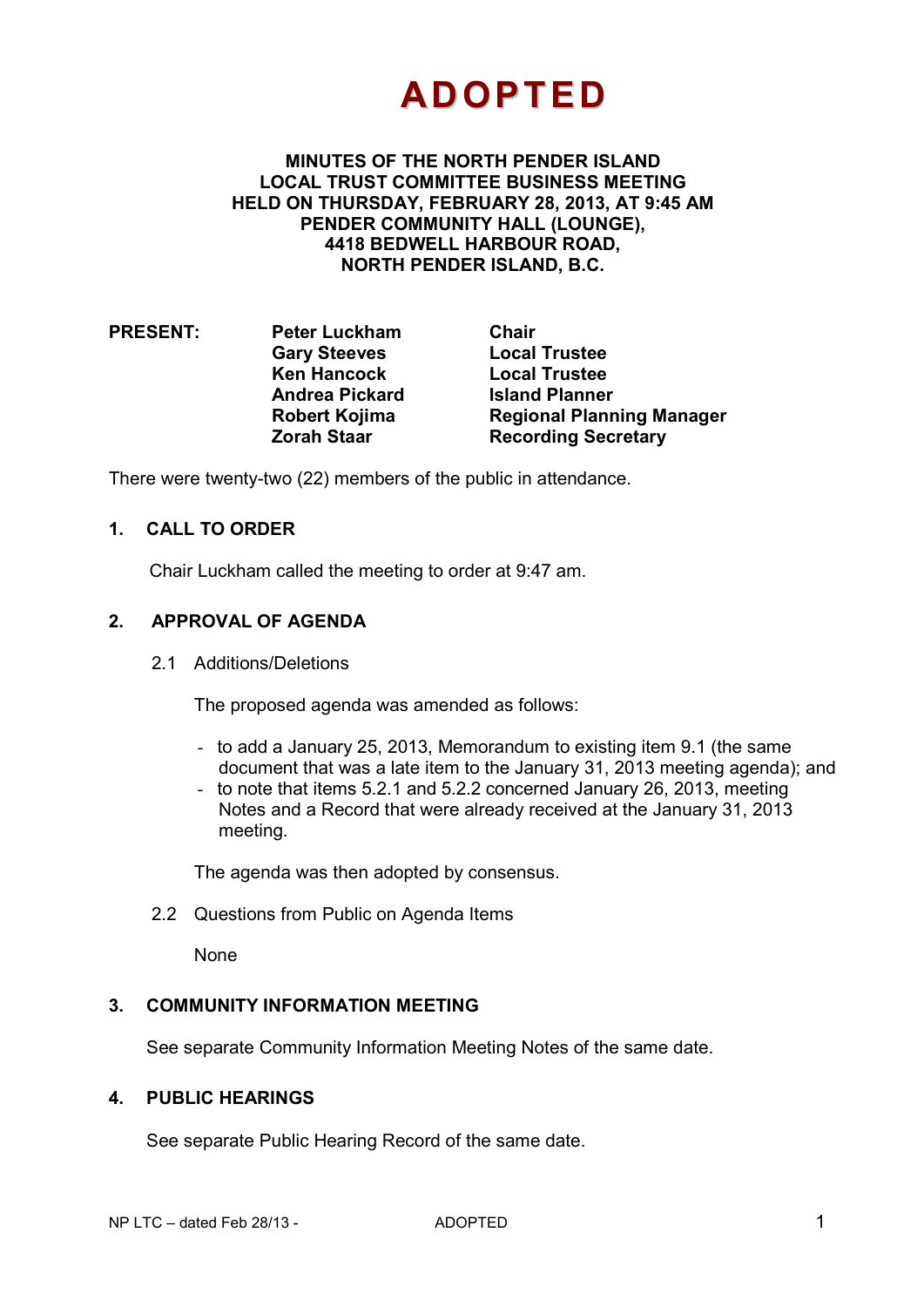# **5. PREVIOUS MEETINGS**

- 5.1 Local Trust Committee Minutes for adoption
	- 5.1.1 Minutes of January 31, 2013 Local Trust Committee Business Meeting

The January 31, 2013, minutes were amended as follows: on page 3, item 8.1, first line – to correct the spelling of "Tanja Lonergan"; and on page 5, item 9.2, second last line – to read "notification to the community". The amended minutes were adopted by consensus.

- 5.2 Public Hearing Records and Community Information Meeting Notes
	- 5.2.1 Notes of January 26, 2013 Community Information Meeting

 These Notes were previously received, but Trustee Steeves noted that Islands Trust Fund was misspelled as "Islands trust Fund" on page 2.

5.2.2 Record of January 26, 2013 Public Hearing

Previously received

5.3 Section 26 Resolutions-without-meeting

None

5.4 Advisory Planning Commission/Task Force Minutes

None

# **6. BUSINESS ARISING FROM THE MINUTES**

6.1 Follow-up Action Report

Planner Pickard reviewed the available Follow-up Action Report. Regarding item 23 on the National Marine Conservation Area, Regional Planning Manager (RPM) Kojima said that the Islands Trust was attempting to get better mapping, to determine how the exclusion areas would be designated.

# **7. DELEGATIONS**

None

# **8. CORRESPONDENCE**

8.1 M. & L. Thompson Letter dated February 4, 2013 re: Short Term Vacation Rentals

 Marian and Lindsay Thompson had sent a letter to oppose short term vacation rentals (STVR's), which Trustee Hancock said that he would acknowledge.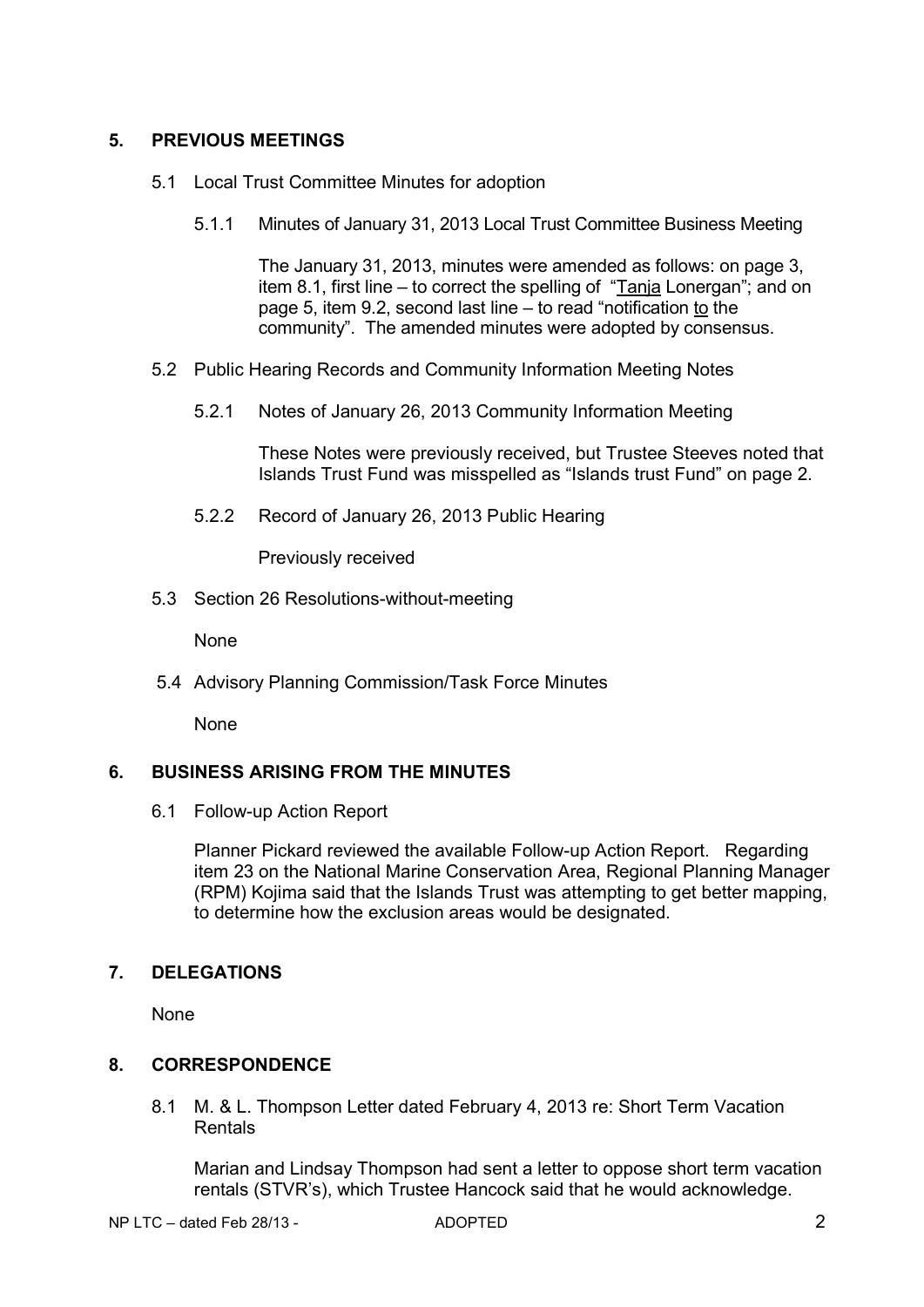Trustee Steeves noted the petition in favour of STVR's presented to the Local Trust Committee at their January 31 meeting, and commented that such correspondence should be sent to the Planner, in order to be placed on the agenda; of the 551 scribbled signatures on the petition, only about 232 appeared to be adult North Pender Island residents; he had called some of these and determined that they signed the Petition not understanding what they had signed, and/or they had thought that STVR regulation was involved.

 Chair Luckham recommended that in future, such petitions include the printed name and address of the signatories.

8.2 A. Pickard Letter dated February 13, 2013 re: Area Farm Plan for Pender Islands

 Planner Pickard had written to confirm the desire of the South Pender Island Local Trust Committee to collaborate with the North Pender LTC on developing an Area Farm Plan for Pender Islands. The North Pender Trustees noted the significant limits on their resources, and the need for a body such as the Capital Regional District (CRD) or the South Pender Island Local Trust Committee (LTC) itself to take a lead role (e.g. by seeking the government funding available for local governments to hire consultants to work on area farm plans).

#### Resolution NP-LTC-22-13

It was Moved and Seconded that the North Pender Island Local Trust Committee request Staff to respond to the February 13, 2013, correspondence from the South Pender Island Local Trust Committee regarding an Area Farm Plan as follows:

- 1. That the North Pender Island Local Trust Committee supports the idea of a regional area farm plan for the Southern Gulf Islands;
- 2. That we appreciate the CRD's willingness to consider taking a leadership role; and
- 3. That we look forward to receiving more information on the proposal.

#### **CARRIED**

8.3 Z. Staar Letter dated February 18, 2013, re: Pender Community Transition Report & Request for Disbursement

 Planner Pickard confirmed that Pender Community Transition (PCT) had prepared another report on their activities to date, and therefore the agreed Local Trust Committee payment would be disbursed. Trustee Steeves thanked PCT for their great events, and said that the Local Trust Committee was happy to support them.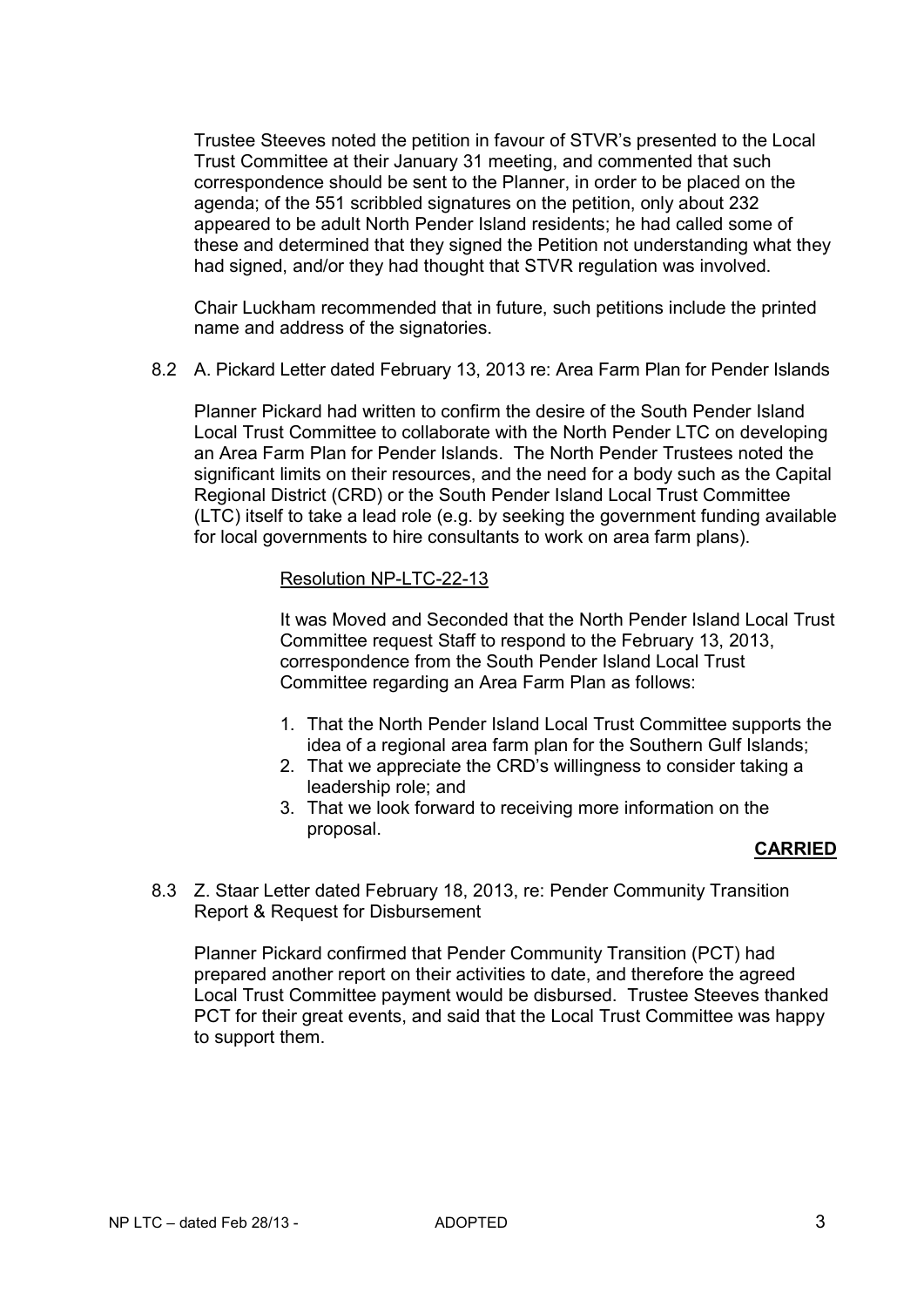## **9. APPLICATIONS, PERMITS, AND REFERRALS**

#### 9.1 NP-DVP-2012.5 (Aronowicz c/o Wiebe)

 Planner Pickard noted the January 25, 2013, Memorandum re: application NP-DVP-2012.5 (Aronowicz c/o Wiebe), and commented that this application concerned 7 different variances for 1117 Walden Road; this was to allow structures including part of a dwelling, various stone patios, cement walls, a partially sunken hot tub, lighting, etc. within the 15 metre setback from the natural boundary of the sea (and in some cases the side setback) and that discussions to date had resulted in a revised draft Development Variance Permit.

 The Applicant/Contractor Harold Wiebe was present, along with lawyer, Zach Ansley and Contractor, Alvin Michaelchuk. They made representations as to why more variances should be allowed, to permit the existing structures.

 The Trustees commented that the foregoing structures had been constructed before any variance, and the current request was to legalize them after the fact; the work done had removed or radically altered many natural features in the required setback from the sea; a number of the structures were now being eroded by run-off and would likely not last; the largely impermeable surfaces created were making run-off worse; some of the requested variances would be allowed, and some denied, meaning that the owner would need to remove or alter some structures.

#### Resolution NP-LTC-23-13

It was Moved and Seconded that North Pender Island Local Trust Committee revised Development Variance Permit NP-DVP-2012.5 (Wiebe) attached to the Memorandum dated January 25, 2013; amend subsection 2 c) i) by deleting "2 metres" and substituting "1.2 metres".

#### **CARRIED**

#### Resolution NP-LTC-24-13

It was Moved and Seconded that North Pender Island Local Trust Committee revised Development Variance Permit NP-DVP-2012.5 (Wiebe) attached to the Memorandum dated January 25, 2013; add a new subsection 2 d) as follows: "For certainty, this may include downcast safety lighting less than 0.6 metres in height along the walkway and patio area."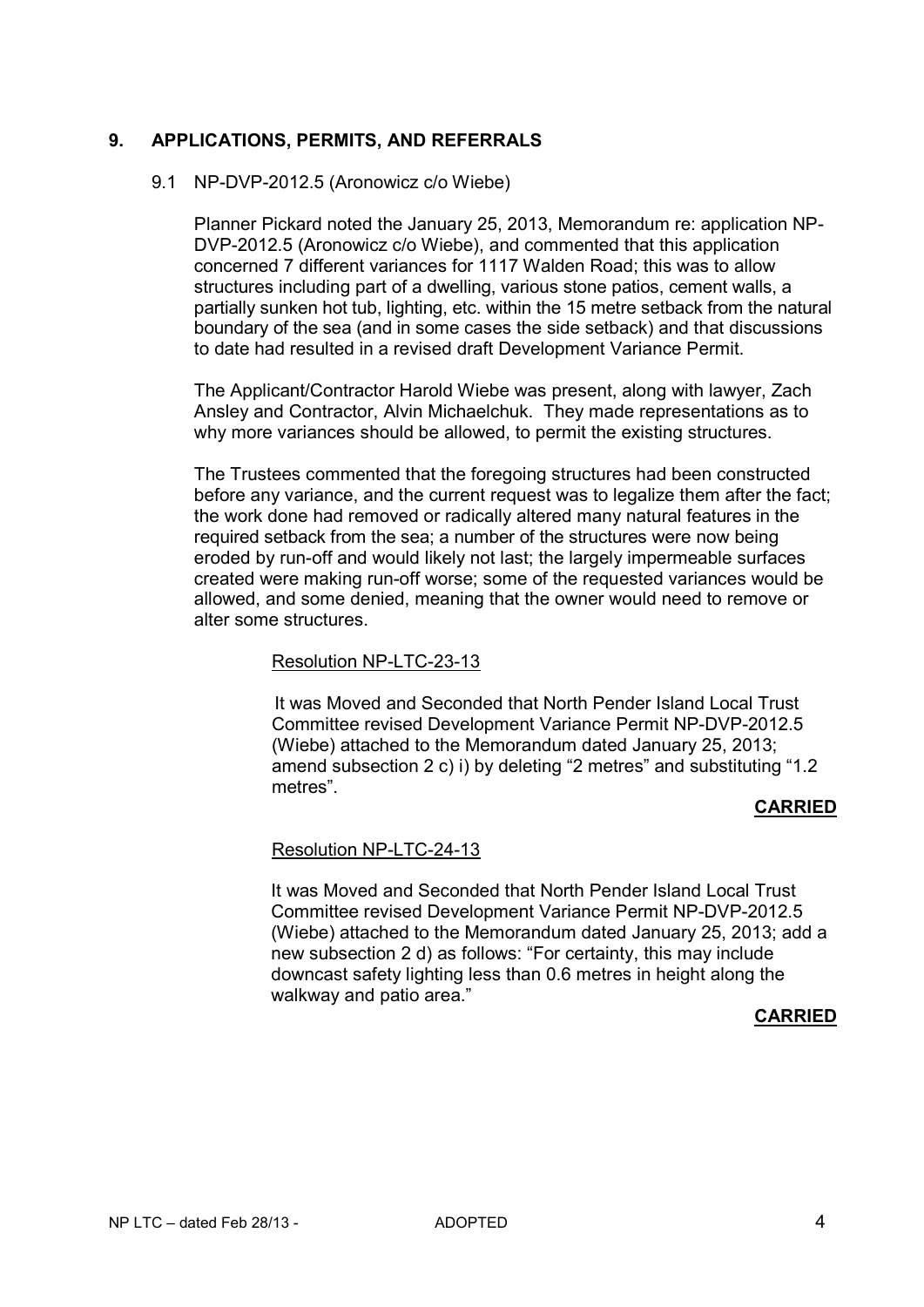### Resolution NP-LTC-25-13

It was Moved and Seconded that the North Pender Island Local Trust Committee Development Variance Permit NP-DVP-2012.5 as included in the Memorandum dated January 25, 2013, as amended, be issued.

> **CARRIED Trustee Steeves opposed**

#### 9.2 NP-RZ-2013.1 (Henshaw)

 Planner Pickard reviewed the February 19, 2013, Staff Report commenting that NP-RZ-2013.1 (Henshaw) was an application to rezone an Industrial Two – I2(c) zone (i.e. the Allan property beside the Recycling Centre); this was to legalize existing uses (waste transfer, storage and shipping, plus handling and wholesale of aggregates, soil, mulch), and also to permit the storage and wholesale of additional landscaping materials; Staff were seeking direction on whether further work should be done to support Trustee consideration of this application; in that case, additional reports would be requested regarding groundwater and geotechnical issues, and other steps would be required under the procedural Development Approval Information Bylaw.

Applicant Ron Henshaw, was present and commented he was no longer seeking a rezoning for in-vessel composting of organic waste. He had no intention of retailing landscaping materials to the public, but rather just storing and wholesaling; the proposed waste transfer operations involved vehicle-tovehicle transfer into a sealed bin, which he did not believe should require a building; the waste sorting could involve construction materials; and there was no intention to receive household waste from the public.

The Trustees asked a variety of questions, and considering the proposed rezoning would require additional reports, obtaining an operational plan from the Applicant, community consultation, site visits, thinking about setbacks and best practices, consideration of larger waste issues on Pender including another waste transfer application that had been made. The LTC moved the following motions:

#### Resolution NP-LTC-26-13

It was Moved and Seconded that North Pender Island Local Trust Committee direct Staff to request from the Applicant for NP-RZ-2013.1 (Henshaw), an operational plan including volumes and types of materials that would be transferred, stored, and handled.

#### **CARRIED**

#### Resolution NP-LTC-27-13

It was Moved and Seconded that the North Pender Island Local Trust Committee direct Staff to proceed with application NP-RZ-2013.1 (Henshaw) and to prepare a draft bylaw to amend the Industrial 2(c) site-specific zone.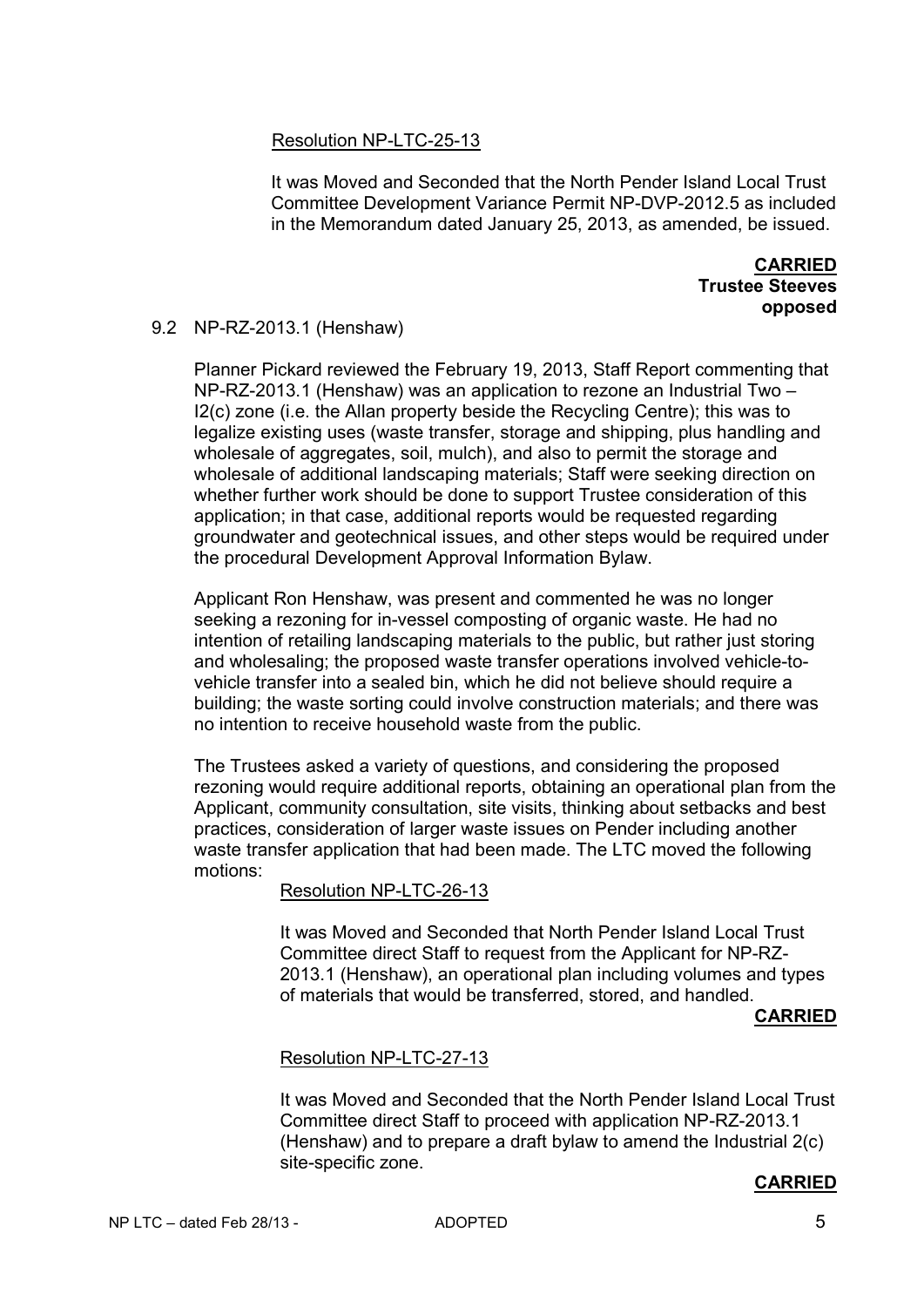#### 9.3 NP-RZ-2012.2 (Clam Bay)

 RPM Kojima reviewed the February 19, 2013, Staff Report and commented that NP-RZ-2012.2 (Clam Bay Farm) was an application for a bylaw amendment to rezone a split zoned property, to shift density from the Agricultural to the Rural zone; that the rezoning would permit 3 dwelling units and 3 cottages, and also remove the agri-tourist accommodation use, allow farm-working/guest accommodation, and create a Conservation zone; Staff were seeking direction on whether further work should be done to support Trustee consideration of this complex application; and in that case, various steps would be required under the Development Approval Information Bylaw.

 The caretakers of Clam Bay Farm and the Applicant Bo Helliwell were there representing the owner of the property. Mr. Helliwell stated that they are interested in turning the property into a sustainable working farm, and also a retreat for a large blended family.

 The Trustees asked questions, and talked about additional information and outstanding issues to be addressed, in order for consideration of this rezoning application to proceed further.

Note: Recorder Zorah Staar then needed to leave the meeting, and Planner Pickard began taking notes.

The Trustees commented that if the application required an amendment to the Official Community Plan as well they would have more concerns, that more clarification was required regarding the number of farm workers versus other staff not related to farm operations, and they want to receive a farm plan when they revisit the application.

#### Resolution NP-LTC-28-13

It was Moved and Seconded that the North Pender Island Local Trust Committee direct Staff to proceed with application NP-RZ-2012.2 (Clam Bay) and to bring forward a supplemental Staff Report to the next Local Trust Committee meeting when outstanding issues have been clarified.

#### **CARRIED**

#### Resolution NP-LTC-29-13

It was Moved and Seconded that the North Pender Island Local Trust Committee direct Staff to request a hydrological report for the property and that the Agricultural Land Commission staff clarify the amount of farm worker accommodation permitted.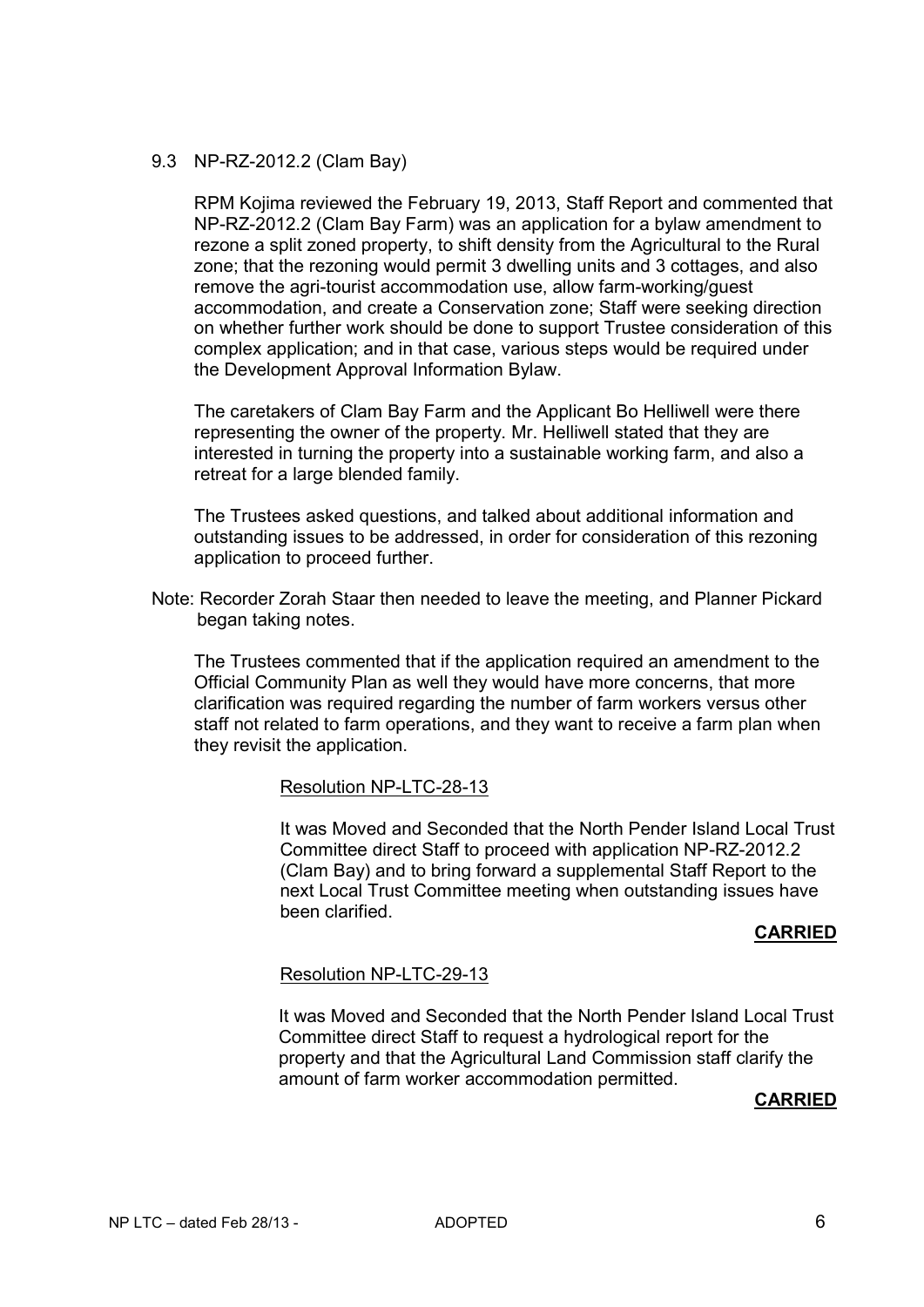# **10. LOCAL TRUST COMMITTEE PROJECTS**

10.1 Road Designation Project – Proposed Bylaw No. 192 (OCP Amendment)

Planner Pickard reviewed the February 13, 2013 Memorandum, and commented as follows: that Proposed Bylaw No. 192 would amend the Official Community Plan map Schedule E, to designate the Magic-Ferry Bicycle-Walking Route and also the existing Car Stop locations; and that there had been a related Community Information Meeting and Public Hearing earlier in the meeting.

### Resolution NP-LTC-30-13

It was Moved and Seconded that the North Pender Island Local Trust Committee Proposed Bylaw No. 192, cited as "North Pender Island Official Community Plan Bylaw No. 171, 2007, Amendment No. 1, 2012") be given Second Reading.

#### **CARRIED**

# Resolution NP-LTC-31-13

It was Moved and Seconded that the North Pender Island Local Trust Committee Proposed Bylaw No. 192, cited as "North Pender Island Official Community Plan Bylaw No. 171, 2007, Amendment No. 1, 2012") be given Third Reading.

#### **CARRIED**

#### Resolution NP-LTC-32-13

It was Moved and Seconded that North Pender Island Local Trust Committee Proposed Bylaw No. 192, cited as "North Pender Island Official Community Plan Bylaw No. 171, 2007, Amendment No. 1, 2012", be forwarded to the Secretary of the Islands Trust for Executive Committee approval.

# **CARRIED**

# Resolution NP-LTC-33-13

It was Moved and Seconded that North Pender Island Local Trust Committee Proposed Bylaw No. 192, cited as "North Pender Island Official Community Plan Bylaw No. 171, 2007, Amendment No. 1, 2012", be forwarded to the Minister of Community, Sport and Cultural Development for approval.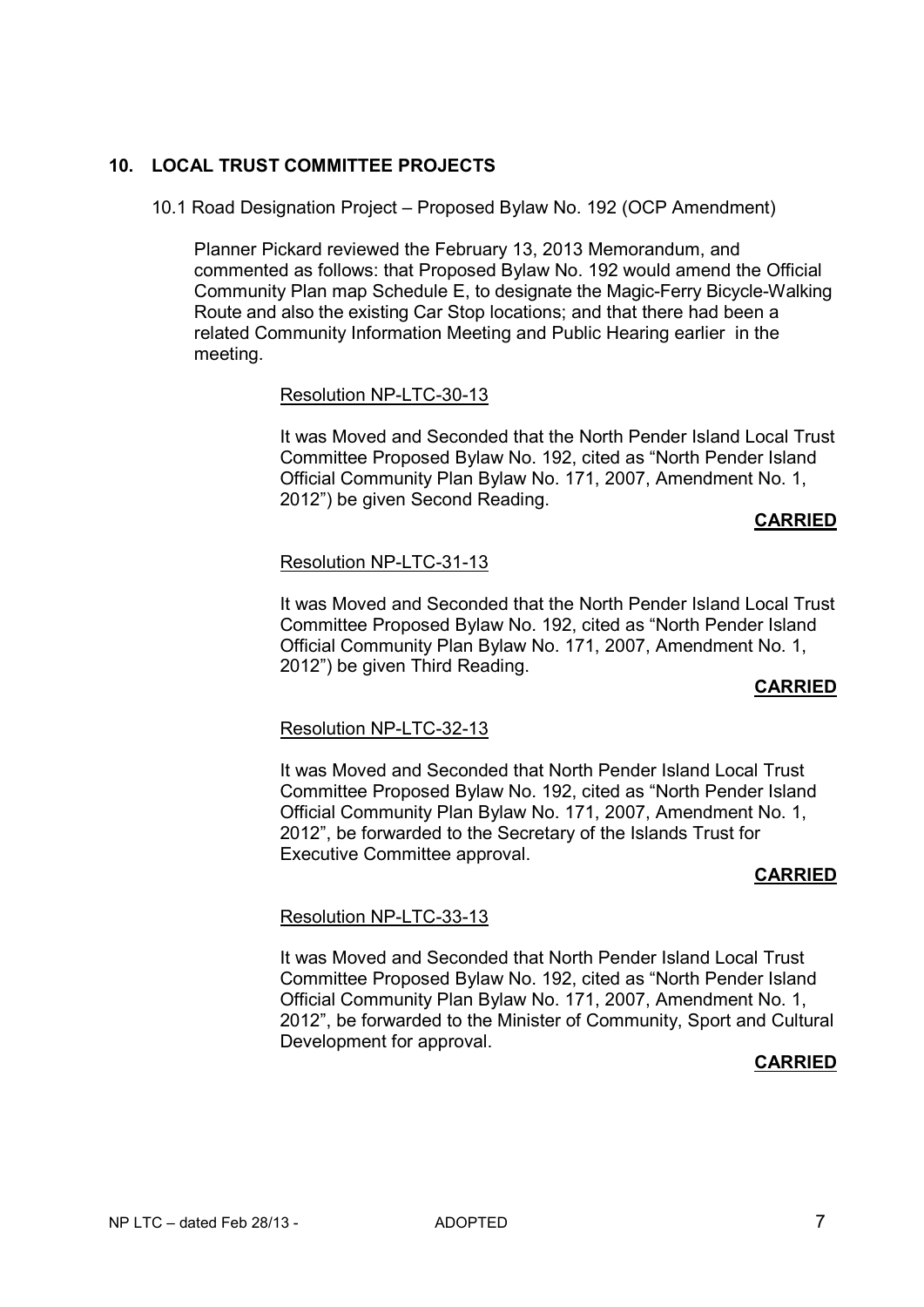# **11. REPORTS**

## 11.1 Work Program Reports

11.1.1 North Pender Island Local Trust Committee Work Program

The Work Program was discussed with the following outcome.

#### Resolution NP-LTC-34-13

It was Moved and Seconded that North Pender Island Local Trust Committee Projects List be amended by deleting items #1 (Affordable Housing) and #3 (Tourism Plan), and by adding a new project for Neighbourhood Zero Emission Vehicles and other roadway initiatives.

#### **CARRIED**

#### Resolution NP-LTC-35-13

It was Moved and Seconded that North Pender Island Local Trust Committee Top Priorities be amended as follows: item #11 (Land Use Bylaw Amendments Related to Subdivision and Roads) from the Projects List be moved to replace Priority #2 (Pedestrian/Cycling Route Designation) which is now complete.

# **CARRIED**

- 11.2 Applications Report
	- 11.2.1 North Pender Island Applications Report

Planner Pickard reviewed the available Applications Report.

11.3 Bylaw Enforcement Report

None

- 11.4 Expense/Budget Reports
	- 11.4.1 Trustee and Local Expenses Report

Presented for information

11.4.2 Local Trust Committee Budget 2012/2013

Presented for information

11.5 Adopted Policies and Standing Resolutions Report

Presented for information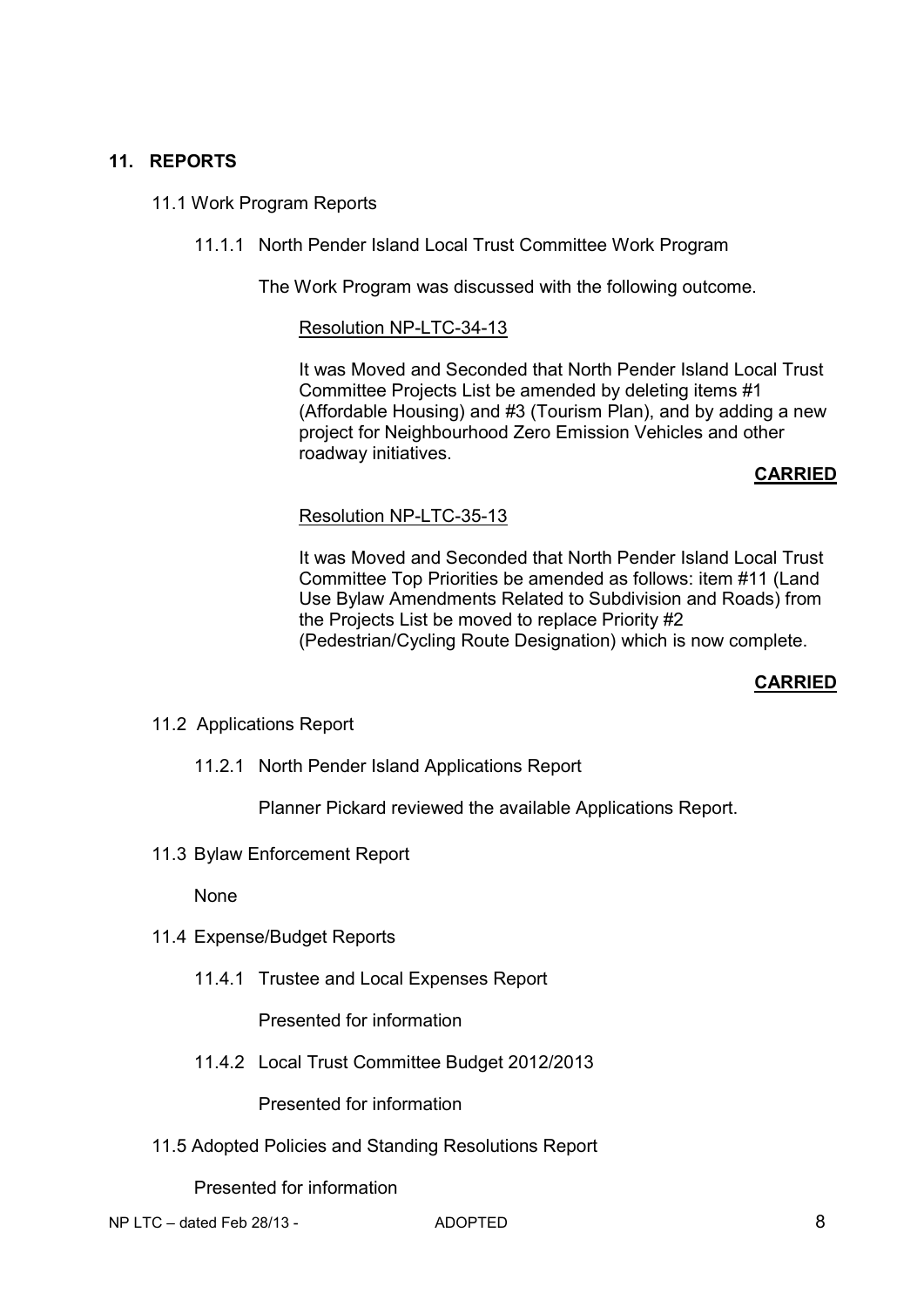11.6 North Pender LTC Web Page

No changes to the web page were suggested.

11.7 Chair's Report

Chair Luckham reported that the upcoming meeting of Trust Council was to be held on Thetis Island and that both he and Trustee French, look forward to hosting; the main topic for Trust Council would be the 2013-14 Budget.

11.8 Trustee Reports

The Local Trustees had nothing to report.

# **12. OTHER BUSINESS**

- 12.1 Upcoming Meetings
	- 12.1.1 Next Local Trust Committee Business Meeting

The next Local Trust Committee Business Meeting was scheduled for Thursday, March 28, 2013, at 9:45 am, in the Community Hall Lounge.

# **13. TOWN HALL MEETING**

**Sara Steil** commented that the Pender Islands Conservancy Association and Fisheries and Oceans Canada (DFO) have recently released 24,000 Chum salmon into Hope Bay Creek and that this was the  $2<sup>nd</sup>$  of an 8 year program.

# **14. MOTION TO CLOSE MEETING**

#### Resolution NP-LTC-36-13

It was Moved and Seconded, pursuant to Section 90(1)(a) and (f) of the Community Charter, that the North Pender Island Local Trust Committee resolves to close the meeting to the public for the purpose of adopting November 29, 2012 North Pender Island Local Trust Committee In Camera Minutes and to consider Advisory Planning Commission appointments, and further that Staff remain present.

#### **CARRIED**

Note: See separate In Camera Meeting Minutes of the same date.